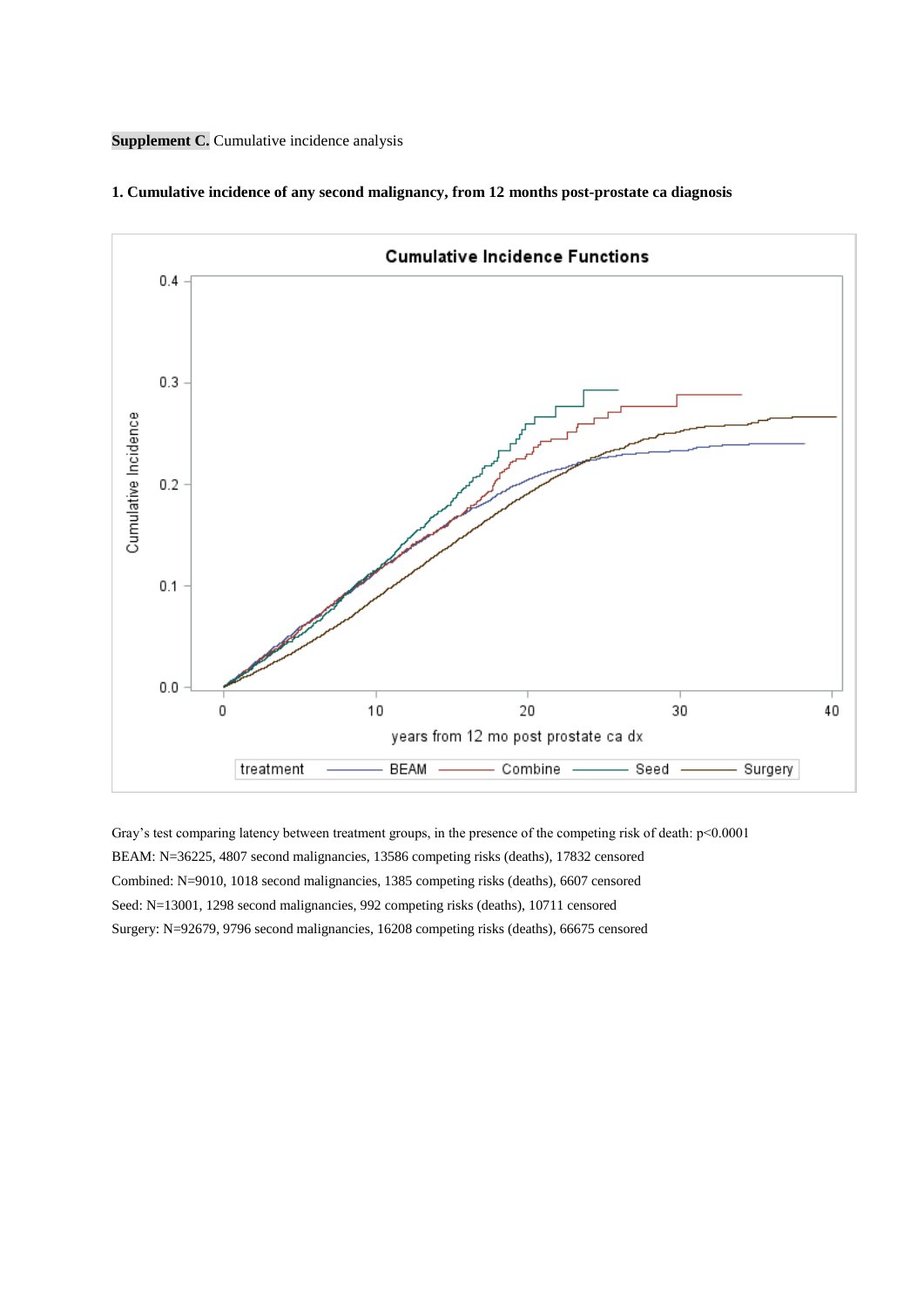## **2. Cumulative incidence of lung second malignancy, from 12 months post-prostate ca diagnosis**



Gray's test comparing cumulative incidence between treatment groups, in the presence of the competing risk of death: p<0.0001

BEAM: N=36225, 1000 lung second malignancies, 17393 competing risks (other second malignancy or death), 17832 censored

Combined: N=9010, 166 lung second malignancies, 2237 competing risks (other second malignancy or death), 6607 censored

Seed: N=13001, 186 lung second malignancies, 2104 competing risks (other second malignancy or death), 10711 censored Surgery: N=92679, 1620 lung second malignancies, 24384 competing risks (other second malignancy or death), 66675 censored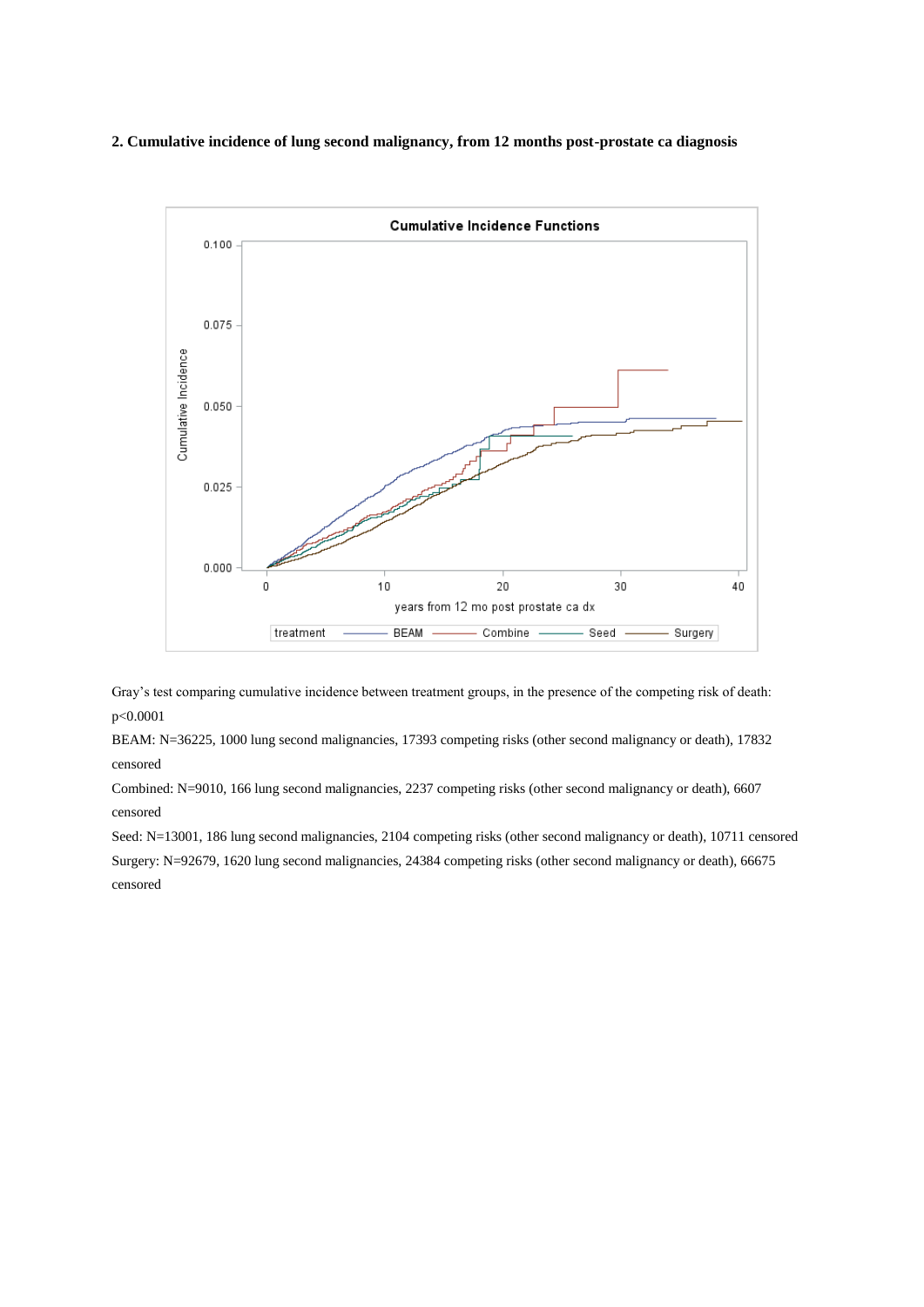## **3. Cumulative incidence of bladder second malignancy, from 12 months post-prostate ca diagnosis**



Gray's test comparing cumulative incidence between treatment groups, in the presence of the competing risk of death: p<0.0001

BEAM: N=36225, 625 bladder second malignancies, 17768 competing risks (other second malignancy or death), 17832 censored

Combined: N=9010, 137 bladder second malignancies, 2266 competing risks (other second malignancy or death), 6607 censored

Seed: N=13001, 170 bladder second malignancies, 2120 competing risks (other second malignancy or death), 10711 censored

Surgery: N=92679, 828 bladder second malignancies, 25176 competing risks (other second malignancy or death), 66675 censored